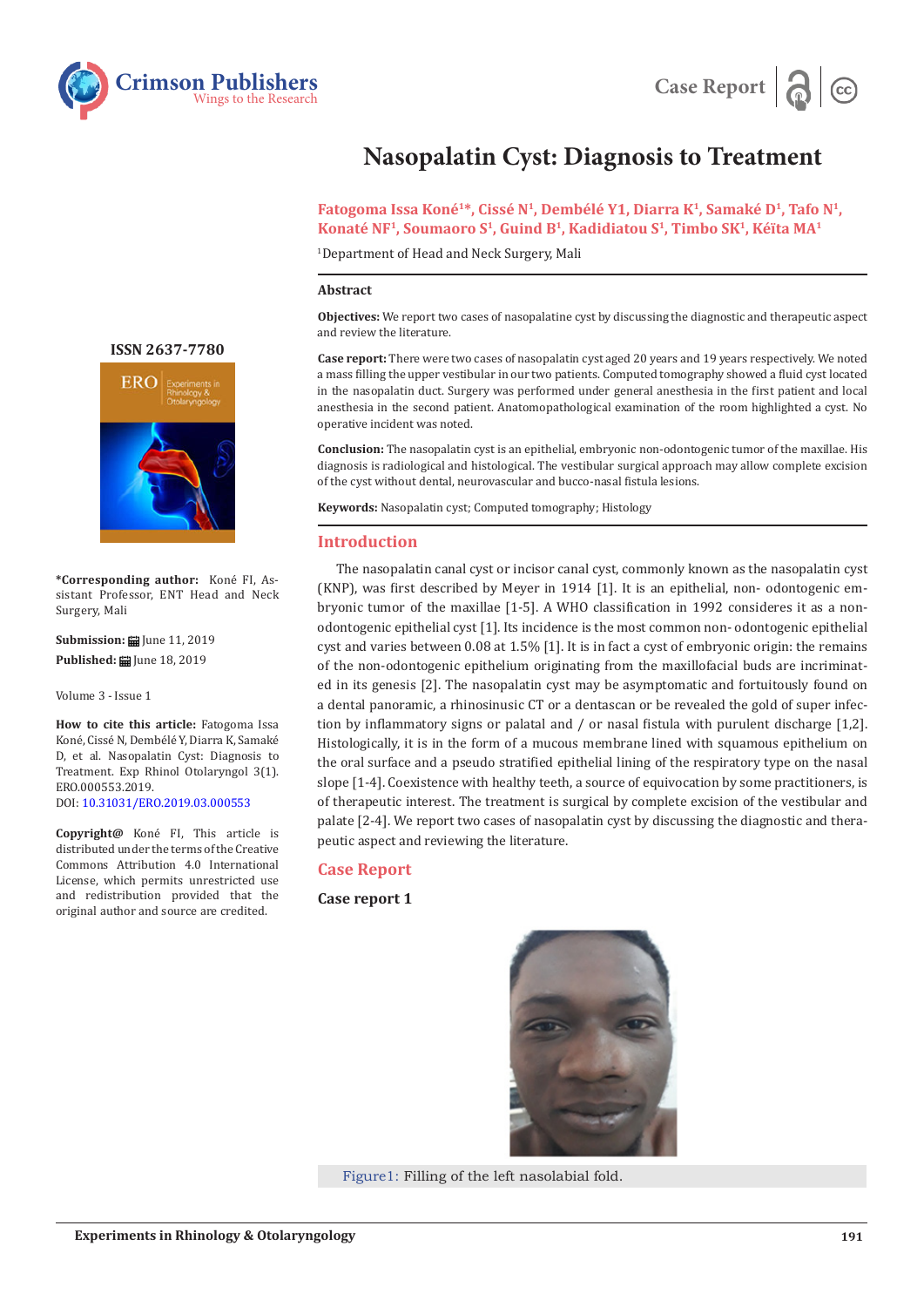

Figure 2: Swelling of the left hemi palace.



Figure 3: Computed tomography in sagittal section: A cyst with liquid content, measuring 5x3cm, sitting on the nasopalatin canal.

Patient male of 20 years old, presented a mass under left vestibular (Figure1), a purulent gingival flow compared to the receding upper incisor recurrent for one year. No particular antecedent has been found. The mass filled the upper left vestibule, partially obstructed the left nasal fossa and extended to the hard palate (Figure 2). The palate was ogival, firm and painless without a fistula opening. Computed tomography showed a cyst with fluid content, measuring 5x3cm, sitting in the nasopalatine canal (Figure 3). Therapy was surgical under general anesthesia; the approach was under vestibular with exposure and complete dissection of the cystic pocket. The histology of the operative specimen found a cyst with no evidence of malignancy. The outcome of the surgery was good.

#### **Case report 2**

Patient male of 19-years-old, presented a bilateral vestibular mass (Figure 4) for four years. No particular antecedent has been found. The mass filled the upper vestibule, partially obstructed the nasal fossae and extended to the hard palate (Figure 5). Deformation of the upper dental arch was noted without rhizalysis. Computed tomography showed a fluid-containing cyst, measuring 6.6x4.6cm, sitting in the nasopalatin canal (Figure 6). Therapy was

surgical under local anesthesia; the approach was sub vestibular with exposure and complete dissection of the cystic pocket (Figure7) The histological study of the operative specimen found a squamous mucosa with conjunctivo-vascular axes. by a squamous epithelium. The outcome of the surgery was good.



Figure 4: Filling of nasolabial fold and vestibular.



Figure 5: Swelling of the hard palate by the cyst.



Figure 6: Maxillofacial tomodensitometry in sagittal section highlighting a cyst with fluid content, measuring 6.6x4.6cm, sitting at the canal level nasopalatin.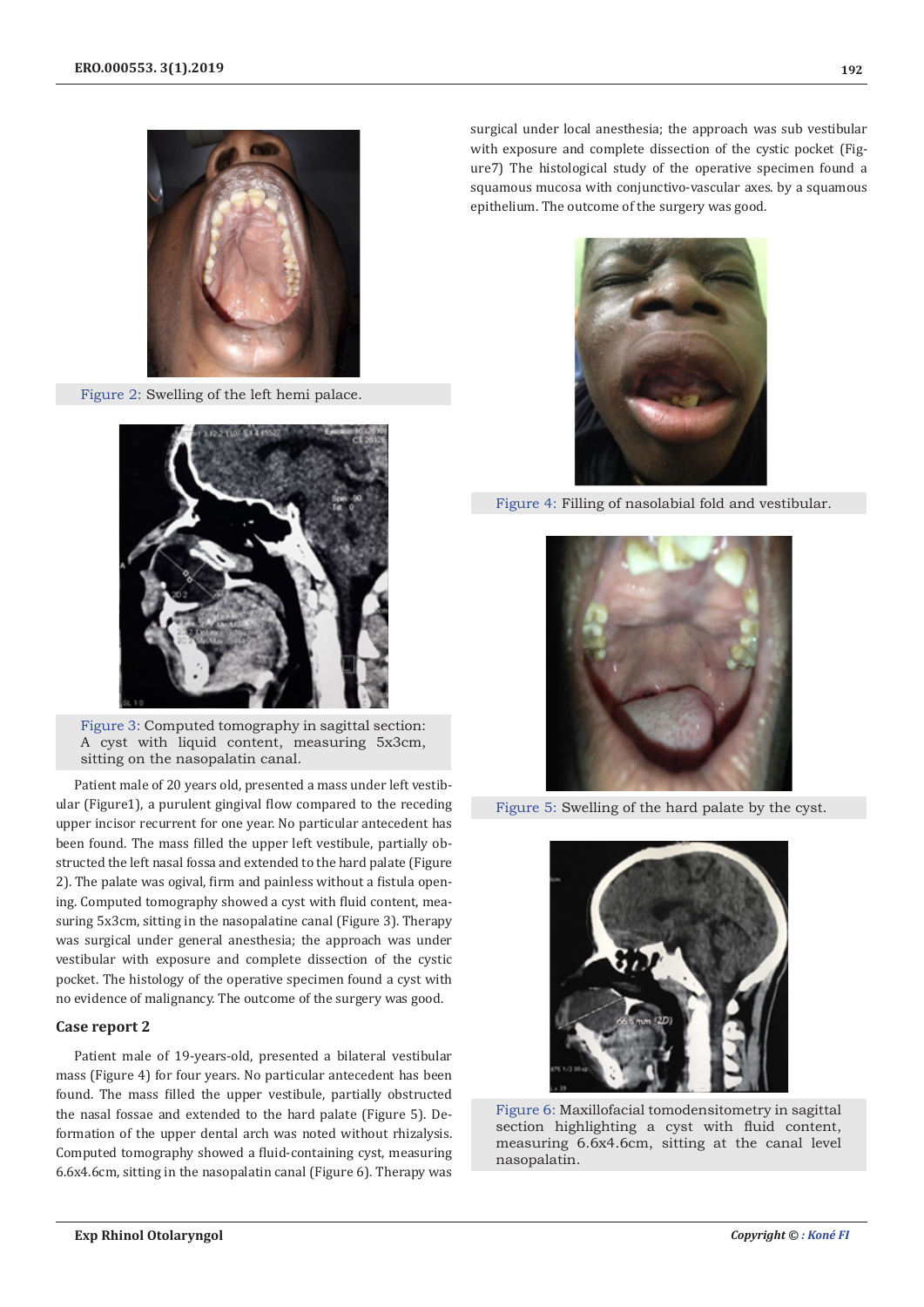

Figure 7: Preoperative view after vestibular excision of nasopalatin cyst.

# **Discussion**

The formation of the nasopalatin canal is made from the fusion of the primary palate and secondary palate to the  $12<sup>th</sup>$  week of embryonic life [1-3]. In post-natal the final diameter of the nasopalatine canal is about 3 to 10,19+3.24mm anteroposterior and that 4,79+1,33mm; dilation of the canal beyond these dimensions should make one suspect cystic formation [2,3,6]. It is the most common non-ontogenic cyst group with an incidence of about 0.7 to 3.6% [2].

The etiology of the nasopalatin cyst is unknown but several hypotheses have been put forward:

A. The most commonly accepted is the development of the cyst from an embryonic remnant of cells of the antero- inferior part of the lacrimal duct [1-3,5,6].

B. The second mechanism, this cyst would result from embryonic epithelial remains unincorporated during the fusion of the lateral nasal bud and the nasal part of the maxillary process.

C. Anterior trauma, poorly fitting prostheses, local infection, genetics, and ethnicity are other factors suggested to explain the development of nasopalatine cysts [3,7]. Implantation of dental implants would worsen the rapid growth of asymptomatic cysts, which could compromise the integrity of nearby dental implants [3].

The embryonic hypothesis may be suspected with both patients. The clinical spectrum is in the form of an asymptomatic and painless cyst. The cysts of the nasopalatine canal are asymptomatic in 30 to 50% and fortuitously discovered on a dental panoramic radiography, a rhino-sinus computed tomography or a dentascan [1]. It is reported that this delay is 30 to 40 months [2]. The consultation periods were 12 months for the first case and 48 months for the second case. The signs become evident in superinfection and manifest as palatal pain, painful vestibular mass, palatal and / or nasal fistula with purulent discharge [1-3,6]. The clinical spectrum of our patients presented to describe a mass well circumscribed, located

below the nostril threshold, at the level of the canine region in our first case. This mass was painless, of soft, fluctuating consistency, of slow growth. The physical examination shows a deformation of the floor of the nasal fossa associated with nasal obstruction and obliteration of the nasolabial fold and palpation. This symptomatology deviates rich in cases of large cyst, can distort the architecture of the teeth, destroy the surrounding bone and invade the floor of the nasal cavity with or without nasal obstruction and obliteration of the nasolabial fold [2]. This does not seem to be shared by some authors because of the lack of correlation between the size of the cyst and the importance of the symptoms on the one hand and the age of the patient on the other hand [7].

Imaging in addition to the clinic whose reference examination is CT allows us to visualize well circumscribed mass, away from the dental roots, extra periosteum, with a thin wall and a fluid content. Adjacent bone structures (absence of bone lysis with sometimes a concave aspect of the vestibular table external maxilla) [1-6]. Magnetic resonance imaging confirms the fluid nature of the mass but is less efficient for exploration of adjacent bone [1-6]. As for the dental panoramic associated with an occlusal picture with or without opacification of the cyst, it is no longer practiced [1-6]. In our case the CT has returned a hypodensity circumscribed about 5x3cm for the former and approximately 6.6 x 4, 6cm for the second sitting on the route of the nasopalatine canal without adjacent bone resorption with partial resorption of the hard palate. The reference treatment is surgical. It is enucleation under general or local anesthetic by the vestibular and palatal route [1-6]. The surveillance concerns asymptomatic cysts of 6mm and less [1]. The first case was operated under general anesthesia and the second under local anesthesia. Sequelae can be reconstructed by palate graft to close naso-oral communication [6]. Recurrences are rare, about 0 at 11 %. They are due to incomplete excision [1,2,6]. We did not notice any cases of recurrence due to complete excision. Vestibular endoscopic surgery reported by JW Kang [4]. less invasive with a lower recurrence rate. The operative incident is nervous and hemorrhagic with regard to the large nervous trunks and numerous vessels in the hull [1-3,5]. No operative incident was noted.

#### **Conclusion**

The nasopalatine cyst is an epithelial, non-odontogenic embryonic tumor of the maxillae. His diagnosis is radiological and histological. The symptomatology is a function of the volume of the cyst. L Management is surgical and surgical facial abord allows complete excision of the cyst without dental lesion, neurovascular or oral nasal fistula.

# **References**

- 1. [Righini CA, Boubagra K, Bettega G, Verougstreate G, Reyt E \(2004\)](https://www.ncbi.nlm.nih.gov/pubmed/15107738) [Nasopalatine canal cyst: 4 cases and a review of the literature. Ann](https://www.ncbi.nlm.nih.gov/pubmed/15107738) [Otolaryngol Chir Cervicofac 121\(2\): 115-119.](https://www.ncbi.nlm.nih.gov/pubmed/15107738)
- 2. [Slama L Ben, Zoghbanic A, Hidayaa S \(2009\) Nasopalatine duct cyst. Rev](https://www.ncbi.nlm.nih.gov/pubmed/19828162) [Stomatol Chir Maxillofac 110: 284-286.](https://www.ncbi.nlm.nih.gov/pubmed/19828162)
- 3. [Lake S, Iwanaga J, Kikuta S, Oskouian RJ, Loukas M, et al. \(2018\) The](https://www.ncbi.nlm.nih.gov/pubmed/30280065/) [incisive canal: A Comprehensive Review. Cureus 10\(7\): e3069.](https://www.ncbi.nlm.nih.gov/pubmed/30280065/)